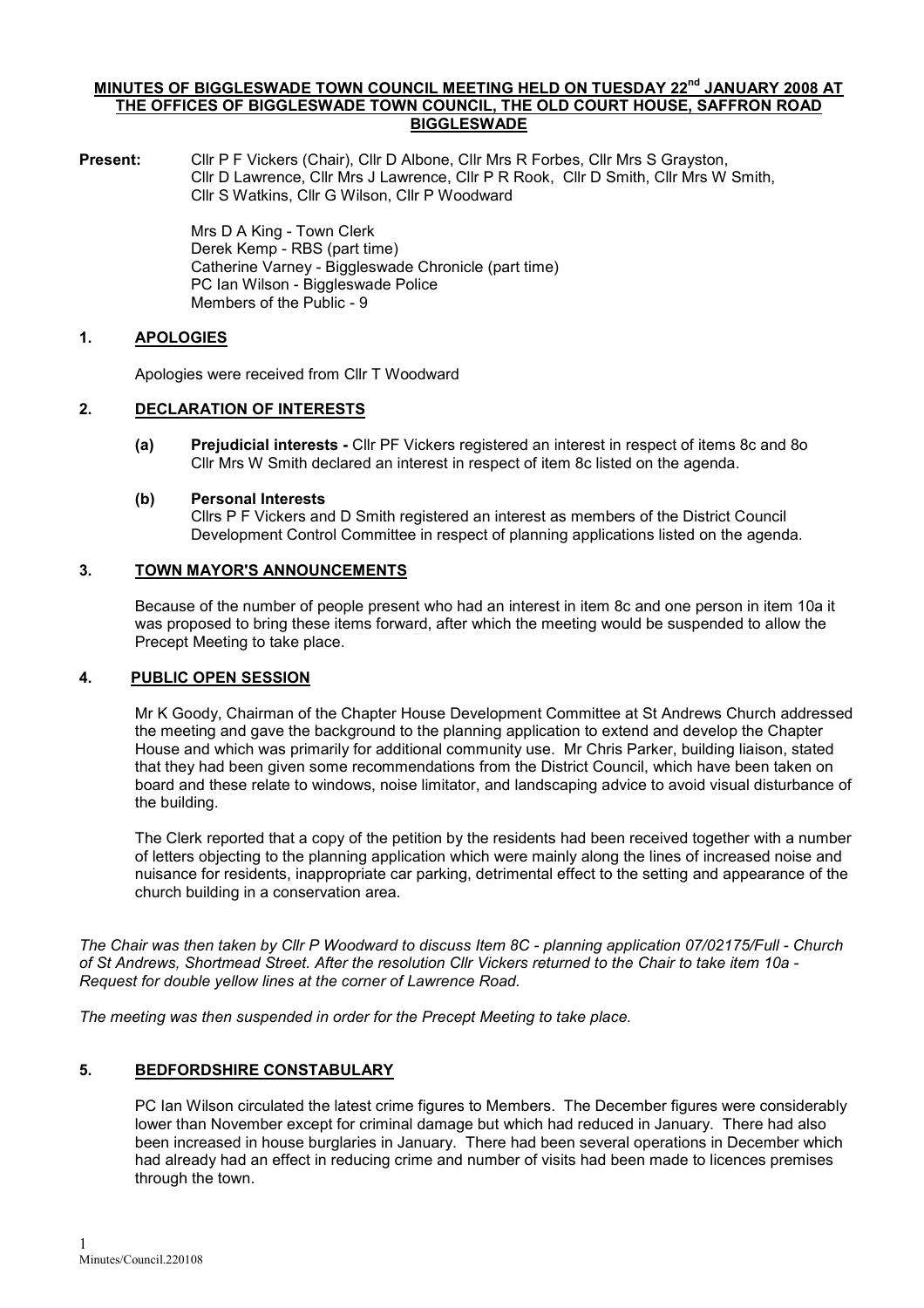The Community Safety Forum had recently been launched and 3 projects had been identified in relation to criminal damage, anti-social behaviour and damage to vehicles. Problem solving groups have been set up to deal with these projects.

Two new PCSO's have started in Biggleswade and replace the two who have left to join the police force.

#### 6. MINUTES OF MEETINGS

- a. Members received and adopted Minutes of the Town Council meeting held on Tuesday  $27<sup>th</sup>$  November 2007 at the Offices of Biggleswade Town Council, The Old Court House, Saffron Road, Biggleswade.
- **b.** Members received and adopted Minutes of the Planning Committee meeting held on Tuesday 11<sup>th</sup> December 2007 at the offices of Biggleswade Town Council, The Old Court, Saffron Road, Biggleswade.
- c. Members received and adopted Minutes of the Personnel Committee meeting held on Friday  $17<sup>th</sup>$ December 2007 at the offices of Biggleswade Town Council, The Old Court, Saffron Road, Biggleswade.
- **d.** Members received and adopted Minutes of the Personnel Committee meeting held on Tuesday  $8<sup>th</sup>$ January 2008 at the offices of Biggleswade Town Council, The Old Court, Saffron Road, Biggleswade.
- e. Members received and adopted Minutes of the Planning Committee meeting held on Tuesday 8<sup>th</sup> January 2008 at the offices of Biggleswade Town Council, The Old Court, Saffron Road, Biggleswade.

#### 7. MATTERS ARISING

- **a.** Minutes of the Town Council meeting held on Tuesday  $27<sup>th</sup>$  November 2007 None
- **b.** Minutes of the Planning Committee meeting held on Tuesday 11<sup>th</sup> December 2007 None
- c. Minutes of the Personnel Committee meeting held on Friday  $17<sup>th</sup>$  December 2007 None
- $d.$  Minutes of the Personnel Committee meeting held on Tuesday  $8<sup>th</sup>$  January 2008 None
- e. Minutes of the Planning Committee meeting held on Tuesday 8<sup>th</sup> January 2008 The Clerk reported that a meeting will be arranged in the very near future to discuss a Town Plan.

#### 8. PLANNING APPLICATIONS

# a. 07/02068/FULL - 28-28A Hitchin Street, Biggleswade.

Full: First floor rear extension.

It was RESOLVED that the Town Council raise no objection to this application provided the neighbours are consulted and that any comments they may make are considered by MBDC in their deliberations. In addition, the District Council is to ensure that their guidelines on the size of the proposed extension to the principle dwelling are complied with in order to eliminate detriment in respect of light and privacy of adjacent residents.

#### b. 07/02009/FULL - Brunswick House, Rose Lane, Biggleswade.

Full: Variation of condition 2 on planning permission 07/00823 for the erection of no. 16 apartments.

It was RESOLVED that the Town Council raise no objection to this planning application.

#### c. 07/02175/FULL - Church of St Andrews, Shortmead Street, Biggleswade.

Full: Single storey extension to existing church hall.

It was RESOLVED that the Town Council raise no objection to this planning application.

Cllr D Lawrence recorded his abstention from the vote.

#### d. 07/02089/LB - The Red Lion, 1, London Road, Biggleswade.

Listed Building: Erection of timber framed shelter. Build up existing door opening in rear elevation.

It was RESOLVED that the Town Council raise no objection to this planning application.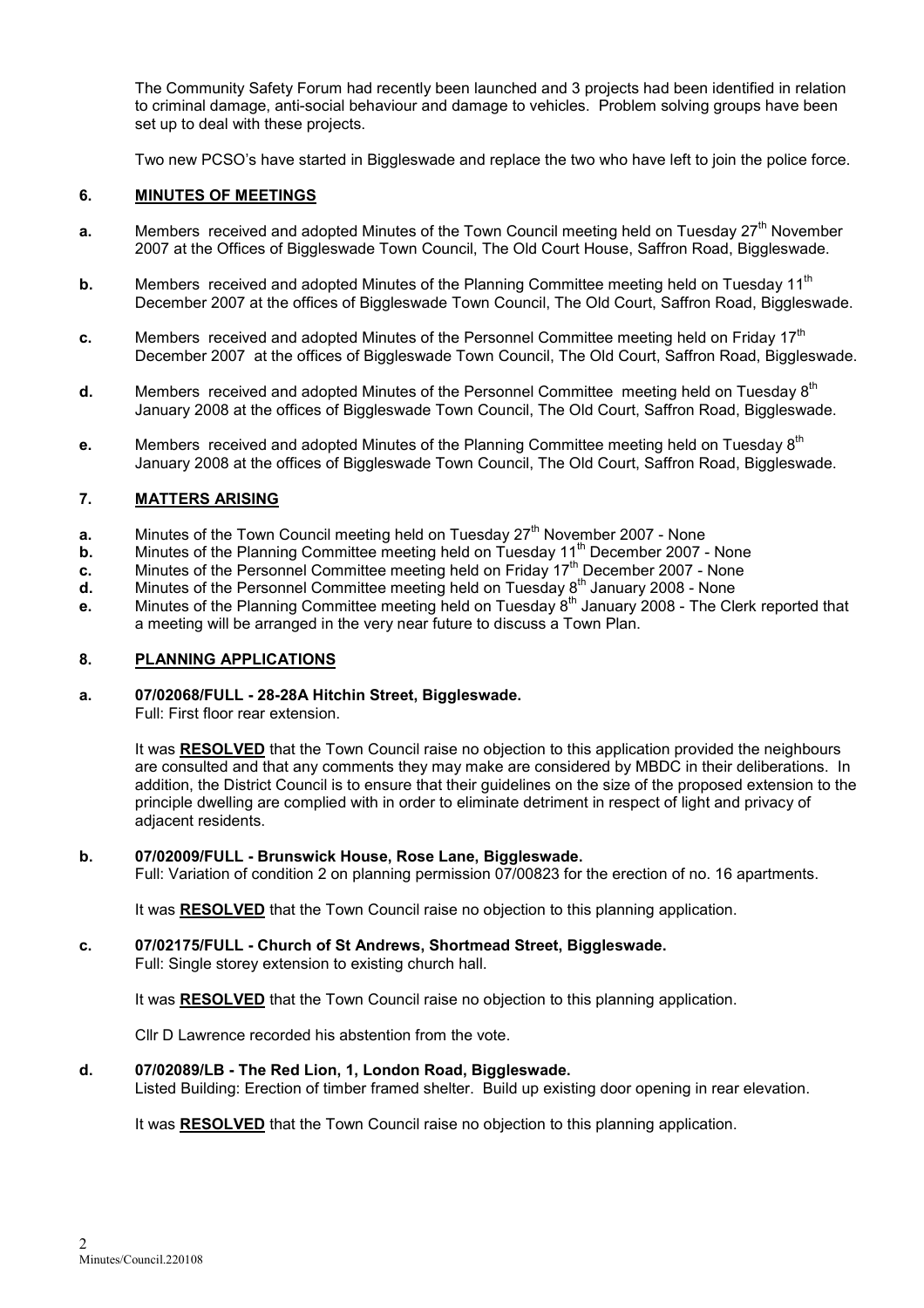#### e. 07/02170/Full - 75, Lawrence Road, Biggleswade.

Full: Two storey side/rear extension, single storey front extension & conservatory to rear.

It was RESOLVED that the Town Council raise no objection to this application provided the neighbours are consulted and that any comments they may make are considered by MBDC in their deliberations. In addition, the District Council is to ensure that their guidelines on the size of the proposed extension to the principle dwelling are complied with in order to eliminate detriment in respect of light and privacy of adjacent residents.

# f. 07/02157/ADV - Aldi Store, Bonds Lane, Biggleswade.

Advertisement Consent: 1 non-illuminated Aldi shop sign.

It was RESOLVED that the Town Council raise no objection to this application.

# g. 07/02154/FULL - Aldi Store, Bonds Lane, Biggleswade.

Full: External alterations to West elevation of building.

It was RESOLVED that the Town Council raise no objection to this application.

#### h. 08/00002/FULL - Potton Road, Biggleswade.

Full: First floor rear extension, conversion of external store room to form part of kitchen to rear & pitched roof to replace existing flat roof to side elevation.

It was RESOLVED that the Town Council raise no objection to this application provided the neighbours are consulted and that any comments they may make are considered by MBDC in their deliberations. In addition, the District Council is to ensure that their guidelines on the size of the proposed extension to the principle dwelling are complied with in order to eliminate detriment in respect of light and privacy of adjacent residents.

#### i. 08/00017/FULL - 16, Derwent Avenue, Biggleswade.

Full: Single storey front porch. Two storey side/rear extension. Single storey rear extension.

It was RESOLVED that the Town Council raise no objection to this application provided the neighbours are consulted and that any comments they may make are considered by MBDC in their deliberations. In addition, the District Council is to ensure that their guidelines on the size of the proposed extension to the principle dwelling are complied with in order to eliminate detriment in respect of light and privacy of adjacent residents.

# j. 07/01988/FULL - 65, Hitchin Street, Biggleswade.

Full: Change of use of commercial ground floor & residential flat x 2 to form one single dwelling unit. (Deferred from Planning Meeting of  $8<sup>th</sup>$  January)

It was RESOLVED that the Town Council raise no objection to this application provided the neighbours are consulted and that any comments they may make are considered by MBDC in their deliberations. In addition, the District Council is to ensure that their guidelines on the size of the proposed extension to the principle dwelling are complied with in order to eliminate detriment in respect of light and privacy of adjacent residents.

# k. 07/02186/FULL - Linxcroft Leach Partners, Montgomery Way, Plot T,Biggleswade

Full: Erection of B1 (Business) & B2 (General Industrial) units with associated parking & refuse bin storage.

It was RESOLVED that the Town Council raise no objection to this application.

# l. 08/00073/FULL - Land at Running Water Farm, Langford Road

Erection of triple garage with first floor store

It was RESOLVED that the Town Council raise no objection to this application.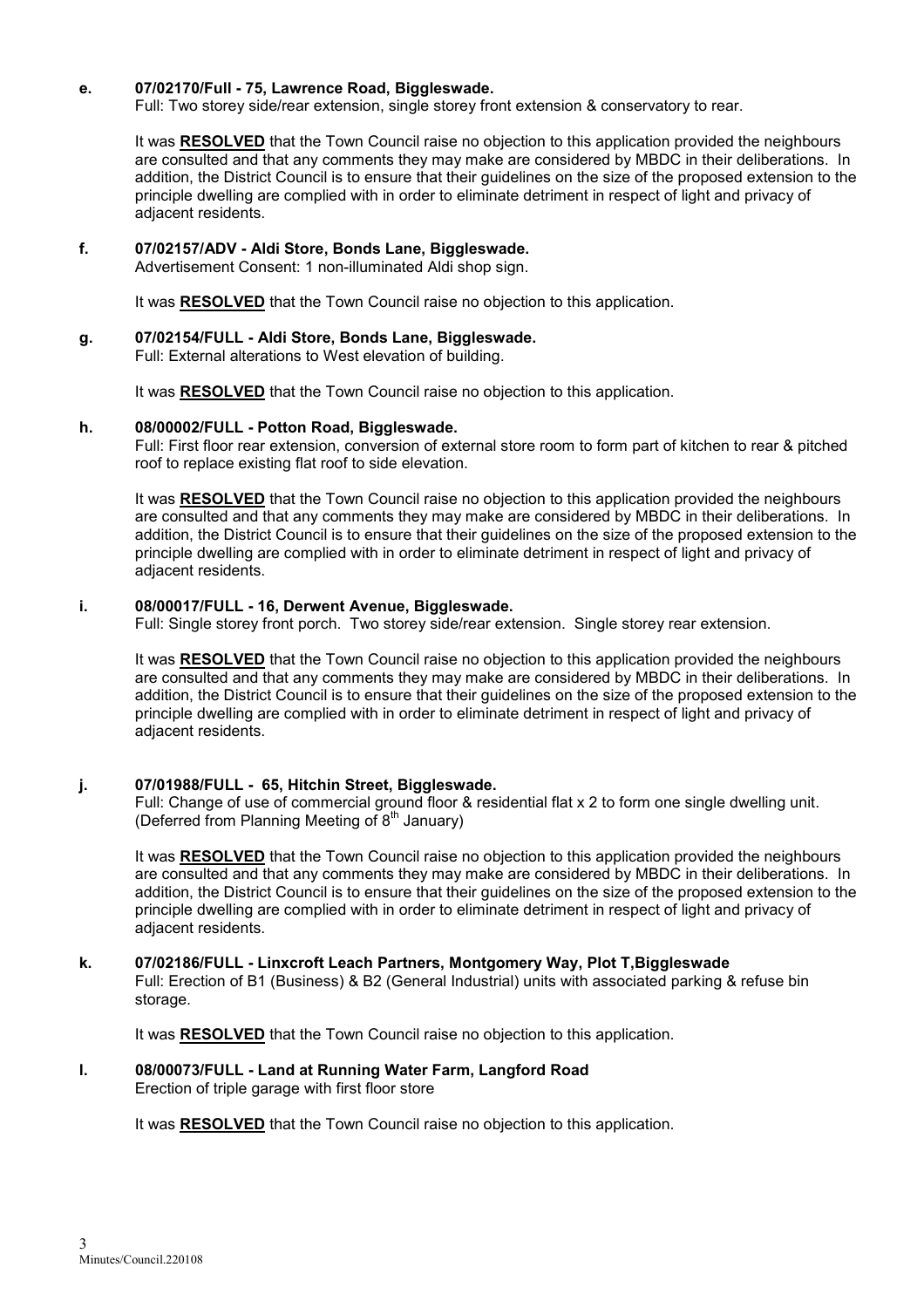#### m. 08/00064/FULL - 81 Rose Lane Biggleswade

Full: Garage side extension and new vehicular access

It was RESOLVED that the Town Council raise no objection to this application provided the neighbours are consulted and that any comments they may make are considered by MBDC in their deliberations. In addition, the District Council is to ensure that their guidelines on the size of the proposed extension to the principle dwelling are complied with in order to eliminate detriment in respect of light and privacy of adjacent residents.

#### n. 08/00062/FULL - Liebherr Great Britain,Stratton Business Park

Full: Extension of Car Park

It was RESOLVED that the Town Council raise no objection to this application.

#### o. 07/01582/FULL - Fairlands, Chapel Fields, Biggleswade

Full: Demolition of existing bungalow and garage and erection of 12 No apartments for persons over 55 years of age together with ancillary parking and access arrangements.

Amendment - Proposed site layout and roof plan

It was RESOLVED that the Town Council OBJECT to this application for the following reasons:

- The very narrow access onto Shortmead Street is considered dangerous and it would be especially difficult for larger and emergency vehicles.
- Proposed site layout is incorrect in that the area marked "Victoria Place parking area" is in the ownership of 42 and 44 Shortmead Street and is not available for public parking
- Inadequate parking provision

It was also RESOLVED that the District Council be asked that this application goes to the Development Control Committee if the Officers are minded to approve.

# 9. ACCOUNTS

# a. Financial Administration

Members received and adopted the following accounts:

- i. Detailed Balance Sheet to  $30<sup>th</sup>$  November 2007
- ii. Summary of Income & Expenditure.
- iii. Current Bank Account, receipts and payments to 30<sup>th</sup> November 2007
- iv. Detailed Balance Sheet to 31<sup>st</sup> December 2007
- v. Summary of Income & Expenditure.
- vi. Current Bank Account, receipts and payments to 31<sup>st</sup> December

The Clerk Reported that the wall at St Andrews Car Park was badly damaged and in a dangerous state. An inspection by the District Council confirmed that the wall had to be demolished immediately and rebuilt as soon as possible, an order was therefore given for the work to be carried out, the cost of which is in the region of £3800.

It was RESOLVED that the cost associated with this work be vired from the Car Park resurfacing budget.

# 10. ITEMS FOR CONSIDERATION

# a. Request for Double Yellow Lines - Corner of Lawrence Road

It was RESOLVED that the request for double yellow lines on the corner of Lawrence Road be supported. PC Ian Wilson also supported this request and stated that vehicles parking on the corner is a hazard and causes an obstruction for emergency vehicles.

# 11. PUBLIC OPEN SESSION

There were no matters discussed during the public open session.